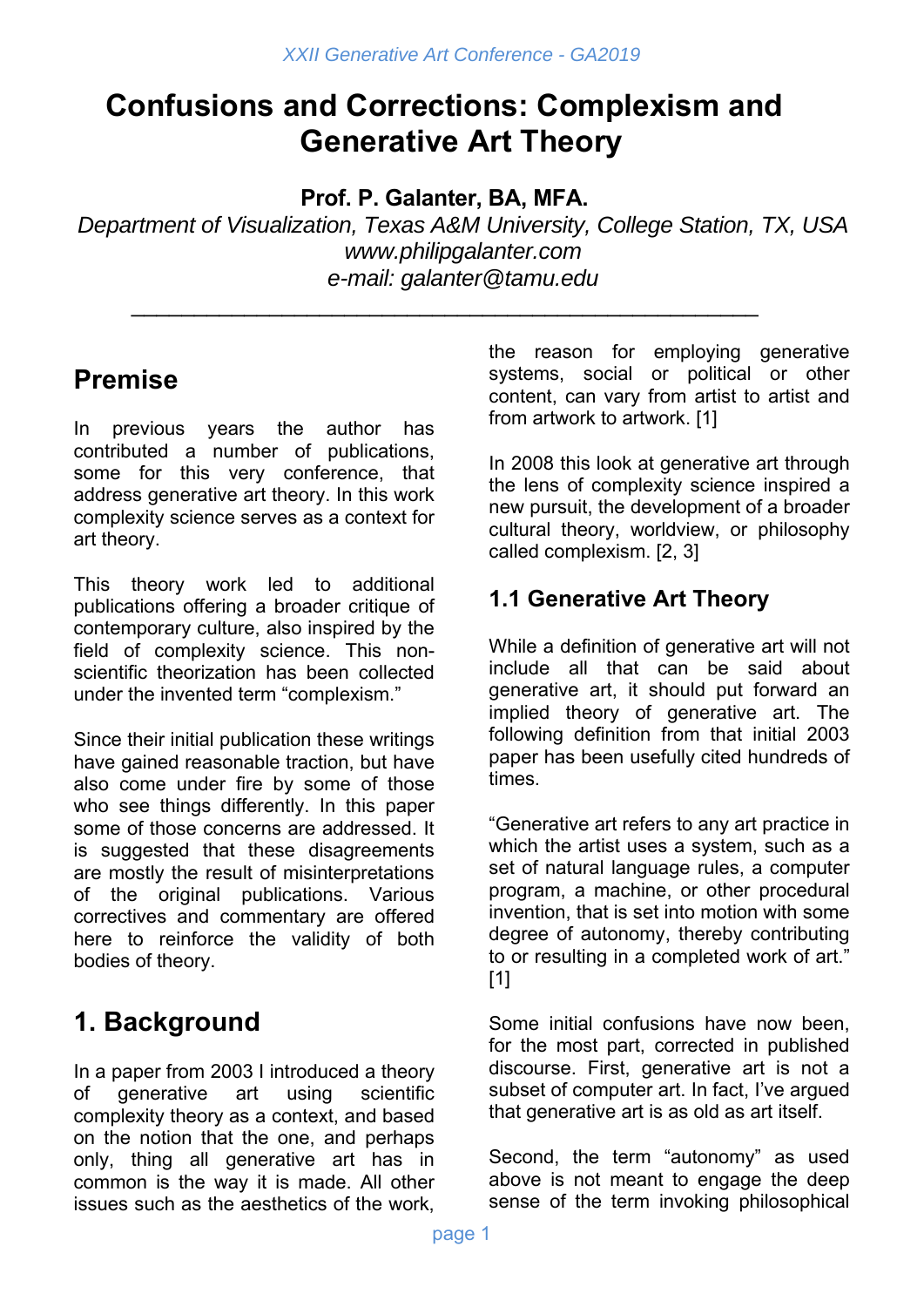#### *XXII Generative Art Conference - GA2019*

issues such as consciousness, agency, and free will. Rather, "autonomy" here is used as in robotics to indicate the generative system is not steered by remote control, but rather proceeds on its own without moment to moment guidance by the artist.

Third, generative systems are not limited to software and natural language rules. A "procedural invention" can include physical systems of chemistry, biology, mechanical devices, smart materials, and so on.

Finally, not all rules-based art is generative. Often the rules used are not complete enough to execute autonomous construction, and merely constrain or inspire choices made by the artist. [4]

### **1.2 Complexism**

While complexism was first introduced in 2008 [3], as this paper is being written the current definitive discussion is found in a long article published more recently. [5] However, even at the outset complexism was presented as something much more than a form of generative art theory. Complexism is nothing less than a higher synthesis attempting to reconcile the current contradictions found between the modern culture of science with the postmodern culture of the humanities. A full explanation is beyond the scope of this paper, but is broadly summarized in the chart below. The first two columns summarize the contradictory views offered by modernity and postmodernity. The third column suggests a higher synthesis that reconciles these contradictions.

| Modernism     | Postmodernism     | Complexism                                  |
|---------------|-------------------|---------------------------------------------|
| Absolute      | Relative          | Distributed                                 |
| Progress      | Circulation       | Emergence and<br>Coevolution                |
| Fixed         | Random            | Chaotic                                     |
| Hierarchy     | Collapse          | <b>Connectionist Networks</b>               |
| Authority     | Contention        | Feedback                                    |
| Truth         | No Truth          | Statistical Truth Known to<br>be Incomplete |
| The Author    | <b>The Reader</b> | The Generative Network                      |
| Pro Formalism | Anti Formalism    | Form as a Public Process<br>Not Privilege   |

|  | Table 1 – Complexism summarized |  |
|--|---------------------------------|--|
|--|---------------------------------|--|

Even though complexism has been presented as a large tent for all manner of cultural theory, it has been at times mischaracterized as something smaller; a kind of enthusiasm for the use of complex systems in generative art. As will be seen, this has contributed to a number of confusions on the part of commentators.

## **2. Confusions**

Before reviewing a number of specific confusions in generative art theory and the distinct realm of complexism, a few general concerns are worth mentioning.

### **2.1 The Principle of Charity**

Sometimes in the rough and tumble of academic debate, and not unlike life in general, people become so attached to their own ideas that their goal in discourse is no longer to discover the truth wherever it may be found. Instead, "winning" the debate becomes an unchecked ambition.

This does not typically serve scholarship well. One result is that strawman arguments are sure to follow. Whether due to a kind of unconscious confirmation bias, or a more cynical form of conscious sophistry, a given writer may misstate the meaning another writer intended, thereby setting up an easy but irrelevant counterargument.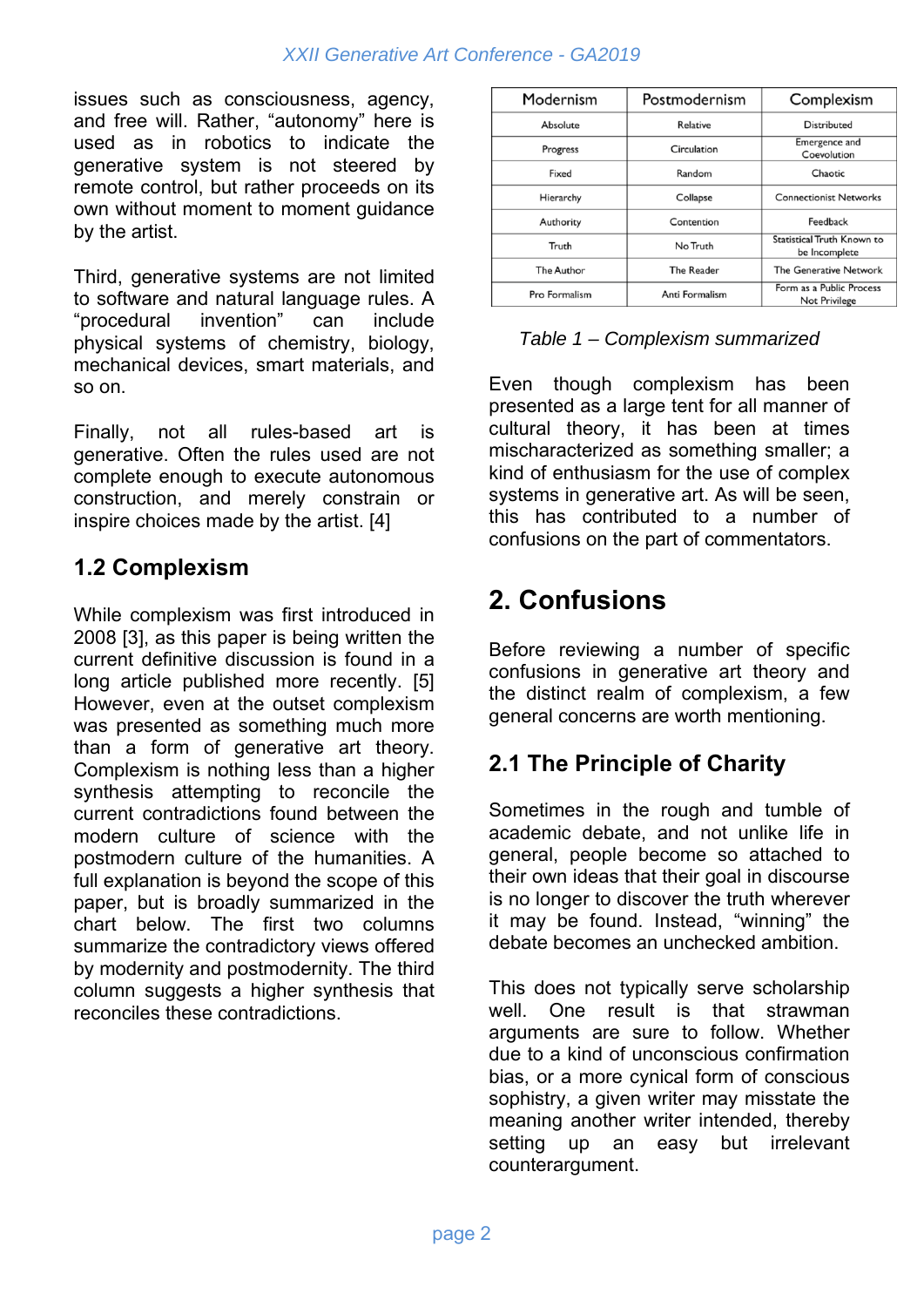To maintain a good faith debate and fruitful exploration, those in philosophy and other disciplines follow what is called "the principle of charity." "Charity" here does not mean pulling one's punches to give an opponent the gift of an unearned advantage. Rather it means that there is always room for interpretation, and one should assume that the strongest possible interpretation of the author's written words is indeed the intended meaning. [6]

The result may be that fashioning a response will be more challenging than otherwise. But it also means that in the end the strongest ideas will be in competition, and whatever the conclusion, it will not have left unexplored the most viable options.

Fortunately, the academic objections I've encountered are not cynical, but rather are good faith disagreements even if ultimately based on honest misinterpretations. One might wish that when readers interpret a text in a way that is obviously weak, that they would search for a stronger interpretation intended by the author. But ultimately, it's the responsibility of the original author to write a text that is clear and unambiguous. It is hoped that this paper will help clarify what was apparently not clear in the original texts.

### **2.2 Political Reductionism**

In previous writing I've discussed three forms of reductionism. In casual use in the humanities the word "reductionism" is often used in a vague sense to denote the explanation of complicated phenomena in fewer simpler terms. Such use often comes with the connotation that a given reductionist explanation is flawed due to oversimplification, especially since a dominant theme in the humanities is the need for endless deconstruction and the instability of texts. However, my use of the term is more technical and specific. As noted in previous writing:

"Ontological reductionism posits descriptions of hierarchical being such as, for example, the common scientific understanding of matter as molecules made of atoms which in turn are made of subatomic particles and so on. Methodological reductionism suggests a parallel activity and mode of exploration whereby large systems are iteratively broken into smaller systems until one finds a set of simple systems that can be understood and explained. Theoretical reductionism refers to any attempt to describe and explain a field of study solely within the paradigm of another, possibly incommensurable, field of study." [7]

So, when I speak of reductionism in traditional pre-complexity science, I'm making a specific reference to the kind of hierarchical ontologies found in science; e.g. molecules are made from atoms, atoms are made from subatomic particles, etc. It also refers to the corresponding methodological reductionism practiced via the scientific method to explore those hierarchies level by level.

But as will be seen in the following, some writers practice a form of theoretical reductionism where complicated issues in one discipline become mere examples for a meta-critique of that discipline from the point of view of another, often incommensurable, discipline.

As will be seen, a specific flavor of theoretical reductionism, call it "political reductionism," is not uncommon in the humanities. It is an impulse inherited from both Marxist analysis and post-structural analysis such as theories of power expounded by Foucault. Such reductionism has been applied to both my work in generative art theory, as well as my development of complexism. While those who want to reduce these distinctly apolitical points of view to politics may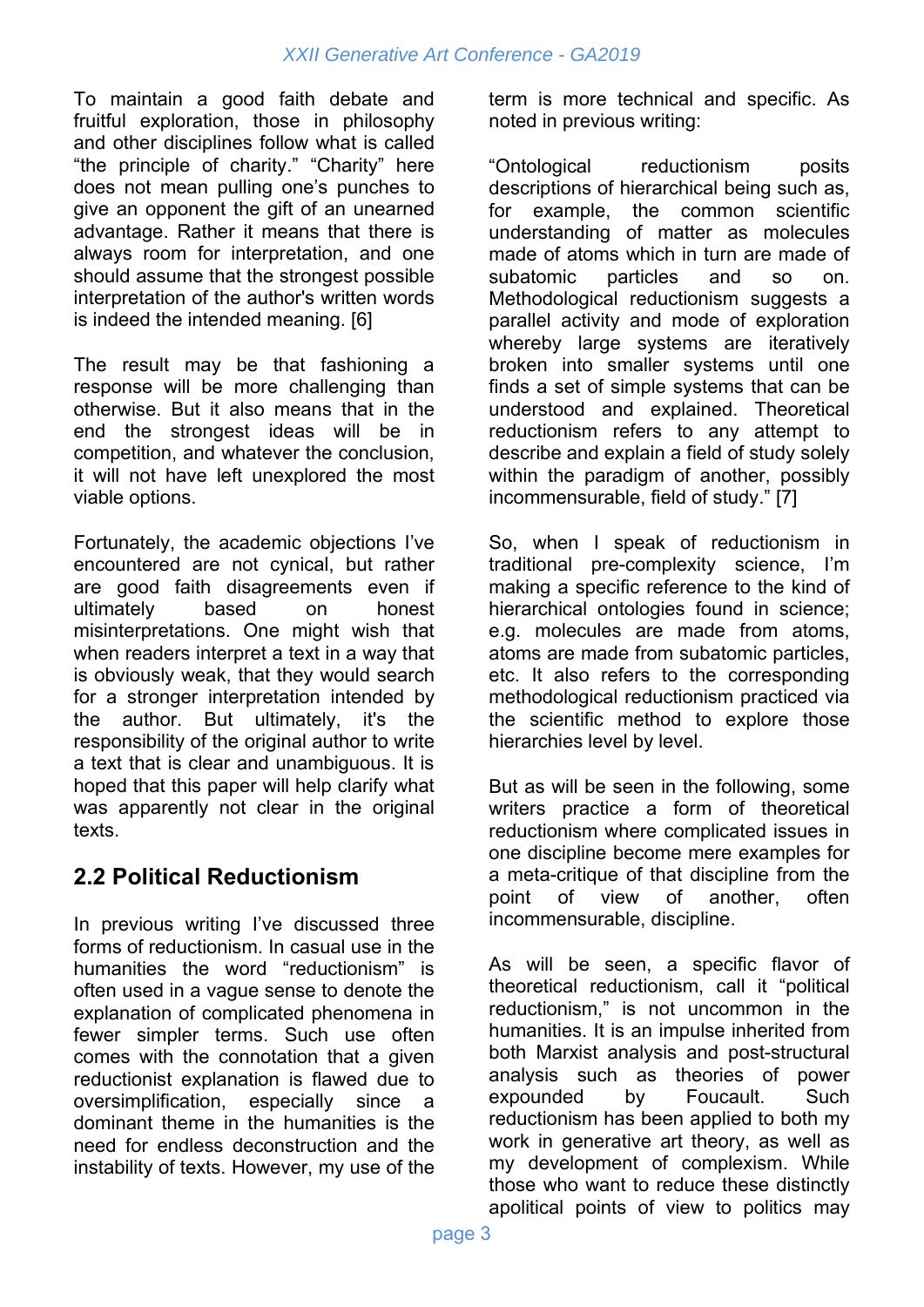have their reasons for doing so, it's highly questionable as to why politics must be the implicit paradigm from which all understanding and meaning must emerge. In fact, such a move appears to me to be the embodiment of a category error. It leads to some of the confusions that will be outlined below.

### **3. Generative Art Confusions**

While some of the early misinterpretations of my complexity-based generative art theory have been fully addressed, other confusions have been slower to recede. In particular some writers will mistake a desirable option as being absolutely required or superior to all other options. For example, Cham and Johnson [8] note:

"By insisting that all artwork is generative Galanter, like many other writers, negates the medium entirely which allows him to insist that generative art is "ideologically neutral". Generative art, like all digitally interactive artifacts are not neutral but rather ideologically *plural*. "

Even a cursory reading shows I do not claim all artwork is generative, and I go to great lengths to differentiate between generative and non-generative art. Further, Cha and Johnson mistake a theory as to what is and isn't generative art, with the question as to whether generative art can deliver an ideological message. This confusion of medium versus content continues in some of the examples below.

In a similar way Richter [9] takes a point too far when he states:

"The interest in analyzing the algorithmic process of digital art–making is from both a computational and an artistic point of view. The rationale for the latter is that art–theoretically and following an

argument of Philip Galanter, in generative art the artistic work in itself is not seen as important as the artistic process. In a reminiscence to the art movement of "truth to material", generative art may focus on "truth to process."

While it's true that I coined the phrase "truth to process" to capture a generative art option, and a powerful option at that, I've never argued for the exclusive or definitive importance of that option. For example, in animated films generative methods can be used purely for their pragmatic value, and the underlying technology should be the last thing on the audience's mind.

#### **3.1 Kalonaris et al. and beauty as an anachronism**

The problem of computational aesthetic evaluation is closely related to that of generative art. Generative systems that can create form (sound, etc.) cannot improve and develop unless they receive or execute an evaluation of their own output. This feedback loop can allow generative systems to improve over time. Examples include the use of a fitness function in systems based on evolutionary computing, or more recently as generative adversarial networks. [10]

But Kalonaris et al. [11] seem to object to beauty as a useful consideration in art, including generative art:

"While some (...) persist in associating aesthetic evaluation with "normative judgments related to questions of beauty and taste in the arts" (...), we recognize that "artworks, especially modern ones, are appreciated for other reasons besides their aesthetic qualities or beauty" (...). We thus distance ourselves from anachronistic interpretations of aesthetics, and suggest that the notion of beautiful music is obsolete and irrelevant to a current discourse in aesthetics and the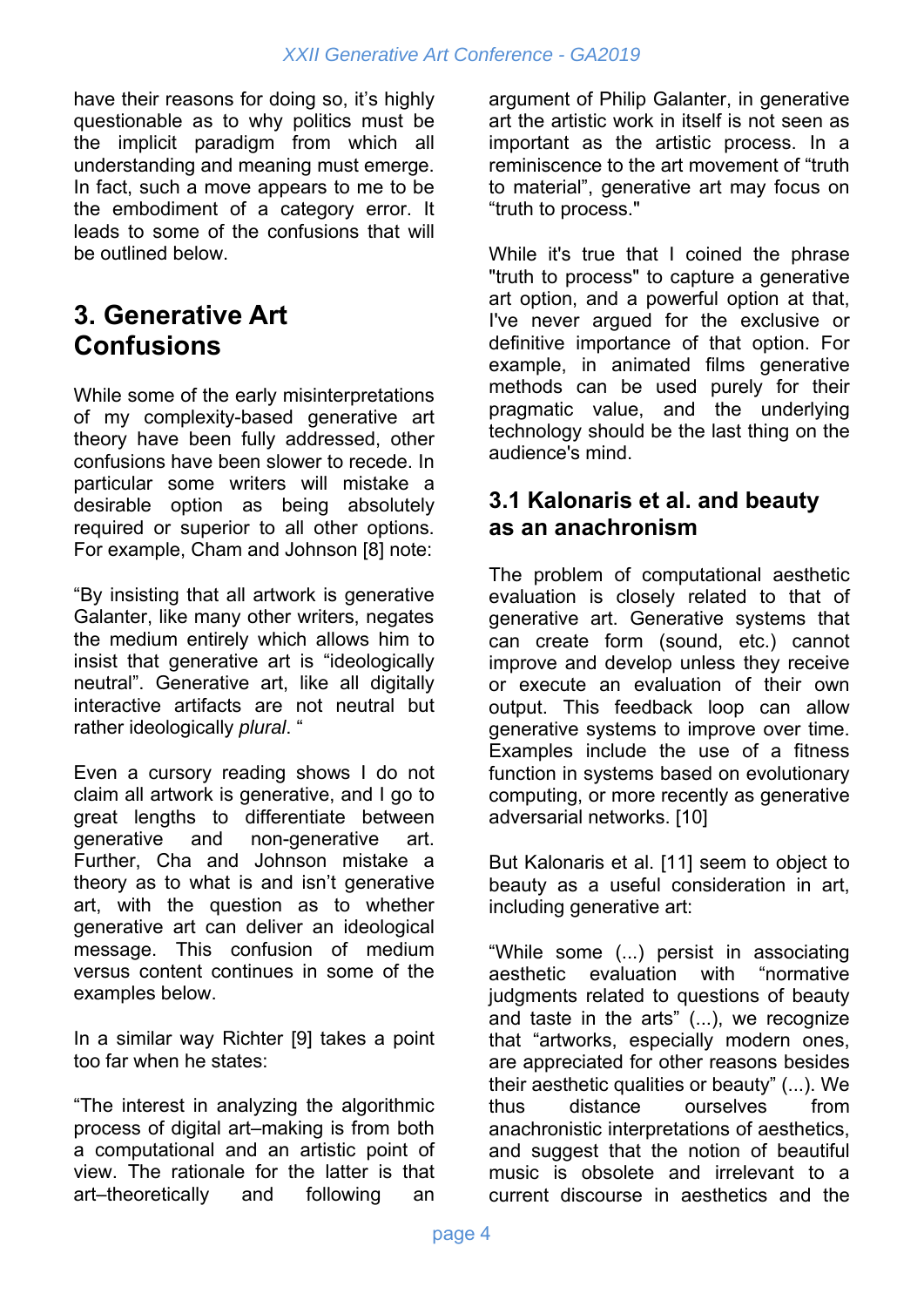arts, and we hope that this can be acknowledged in the field of computational creativity."

This suggested grand narrative is problematic in a number of ways. First, there is a strawman aspect. I've nowhere stated that computational aesthetic evaluation should be limited to issues of beauty. In fact, I've noted that style identification is also an aesthetic evaluation task. Art tends to proceed by a process of accretion, and while new considerations may be added, older considerations such as beauty tend to persist. Nowhere have I argued against exploring additional forms of evaluation.

Second, the impulse to discard beauty is not widely shared. On a worldwide basis, and on a time scale from our earliest human records to present, the consideration of beauty has been almost universally associated with art practice. It is a rather insular, narrow, and short-term view of art that considers contemporary western art as being the only conversation worth having. And it's actually contemporary western art that is the outlier here. Conceptualism, minimalism, and other twentieth century influences have driven some contemporary western art in directions other than beauty. Others might say these influences have merely changed our understanding of beauty. This situation in esoteric contemporary western art may or may not be a permanent change. But to privilege same by declaring a kind of western art exceptionalism seems arbitrary at best.

Finally, the exploration of beauty in art is hardly complete. Those doing research in the realm of neuroaesthetics are scientifically exploring the neurological basis for the human aesthetic response, and more speculatively, the aesthetic response in other animals. Taking the evaluation of beauty off the table before we understand the basis for beauty is premature. If we don't yet understand the

underlying mechanisms behind beauty, how can we reject beauty as being unimportant?

#### **3.2 Soderman and Howe on Surprise**

In an article providing a critique of surprise in generative art, Soderman and Howe confuse defining generative art as a way of making art with value judgements implicit in the specific content of given works of generative art. They note:

"At the end of his influential essay "What is Generative Art?" Philip Galanter claims that "Generative art is ideologically neutral. It is simply a way of creating art and any content considerations are up to the given artist." [1] Such a claim undermines critical perspectives that take into account particular historical periods and neutralizes ideological analysis itself. The post-historical generative artist can simply "make art" without worrying that her choices are motivated by unconscious ideologies or influenced by her historical period. "

The distinction between ideology intrinsic to a medium versus ideology as a matter of content is important. And it is generally well accepted in the realm of nongenerative art. Consider the question "what is painting?" Early man might have said "painting is a way to teach people how to hunt", or "painting is a way to gain favor with the spirit world." In the western medieval period some might have said "painting is a way to glorify God" or "painting is a way to teach the Bible to the illiterate." In the modern period some might have said "painting is a way to express the inner turmoil of the psyche."

Obviously painting can be all of these things and much more. If one is looking for an all-inclusive definition of painting, painting must simply be defined as a way of making art. For example, "painting is a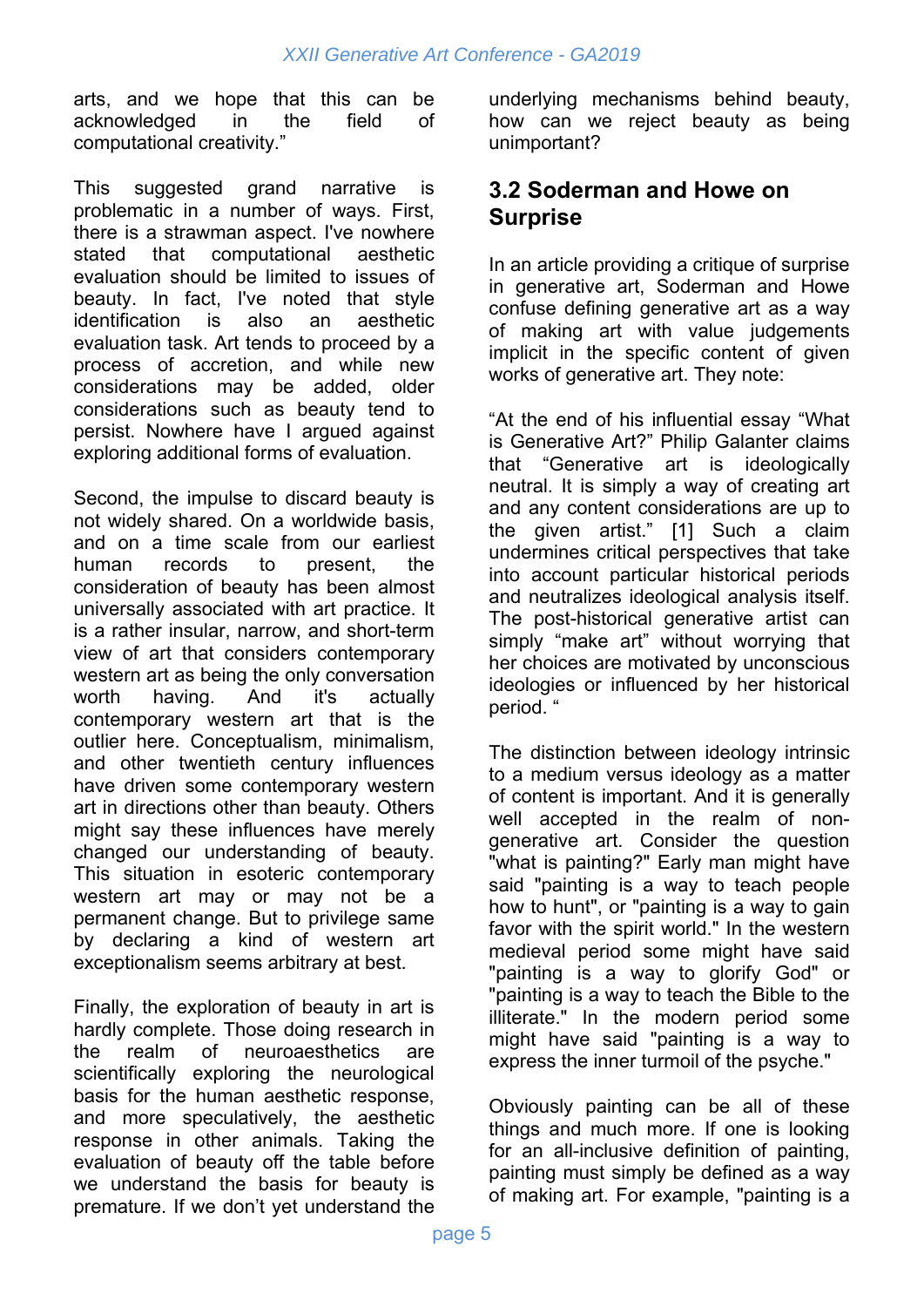way of making art by applying a suspension of pigment on a canvas or other flat support." Anything less will inevitably cast legitimate paintings aside as non-paintings.

Defined this way painting as such is nonideological. And note that it's painting's very neutrality that allows the medium to transmit virtually any content. It is in this sense that I've said generative art is simply a way of making art without an intrinsic ideology. And because generative art as such is nonideological, it can transmit virtually any ideology as content.

But contrary to Soderman and Howe, defining painting or generative art as a way of making art, rather than the practice of this or that ideology, in no way relieves the artist from awareness and responsibility in terms of the content of their own work. It's a fallacious leap from a way of making art being ideologically neutral to the (mistaken) inference that the content of that art therefore should or must also be nonideological.

Soderman and Howe also seem to miss a turn in their pursuit of surprise in generative art. They say:

"Though surprise is not mentioned, it is still essential for Galanter, who correlates it with information theory, stating that "the more 'surprise' a given communication can exhibit the more information it contains."

This is not my notion of surprise. This is the notion of surprise as per Shannon's information theory and his notions of complexity. The notion of complexity my generative art theory is built on is Gell-Mann and Lloyd's effective complexity.

Braxton and Howe offer a corrective to Shannon that is similar to what is already essentially present in effective complexity. They suggest considering Langton's Lamda as a measure of surprise in Wolfram's cellular automata.

In discussing his Lamda measure, what Langton describes as "quiescent" Gell-Mann and Lloyd call "simple, highly ordered, and highly compressible". What Langton calls "chaotic" Gell-Mann and Lloyd call "simple, highly disordered, and resistant to (lossless) compression." Finally, and in between, what Langton calls a "balanced region of emergence" Gell-Mann and Lloyd call "complex, and a mix of disorder and order."

So Braxton and Howe are incorrect in shackling my generative art theory to Shannon's notion of surprise and complexity. It is explicitly rejected as a basis for generative art theory. And their suggested corrective, Langton's notion of balanced emergence, is already present in the stronger form of Gell-Mann and Lloyd's notion of effective complexity.

Braxton and Howe go on to further critique Shannon's notion of surprise by linking it to the quantification and production of novelty, and ultimately neoliberal ideology. But this should not apply to my effective complexity based generative art theory.

However, even leaving that aside, the association is fallacious. One can argue whether capitalism, or specifically neoliberal economic policy, requires the production of novelty. And one can argue whether generative art requires the production of novelty. But even if both require the production of novelty, they have no mutual causal relationship. In other words, it does not mean generative art entails neoliberal ideology, or vice versa.

## **4. Complexism Confusions**

The primary confusion in related commentary is that complexism is not complexity science, nor is it a kind of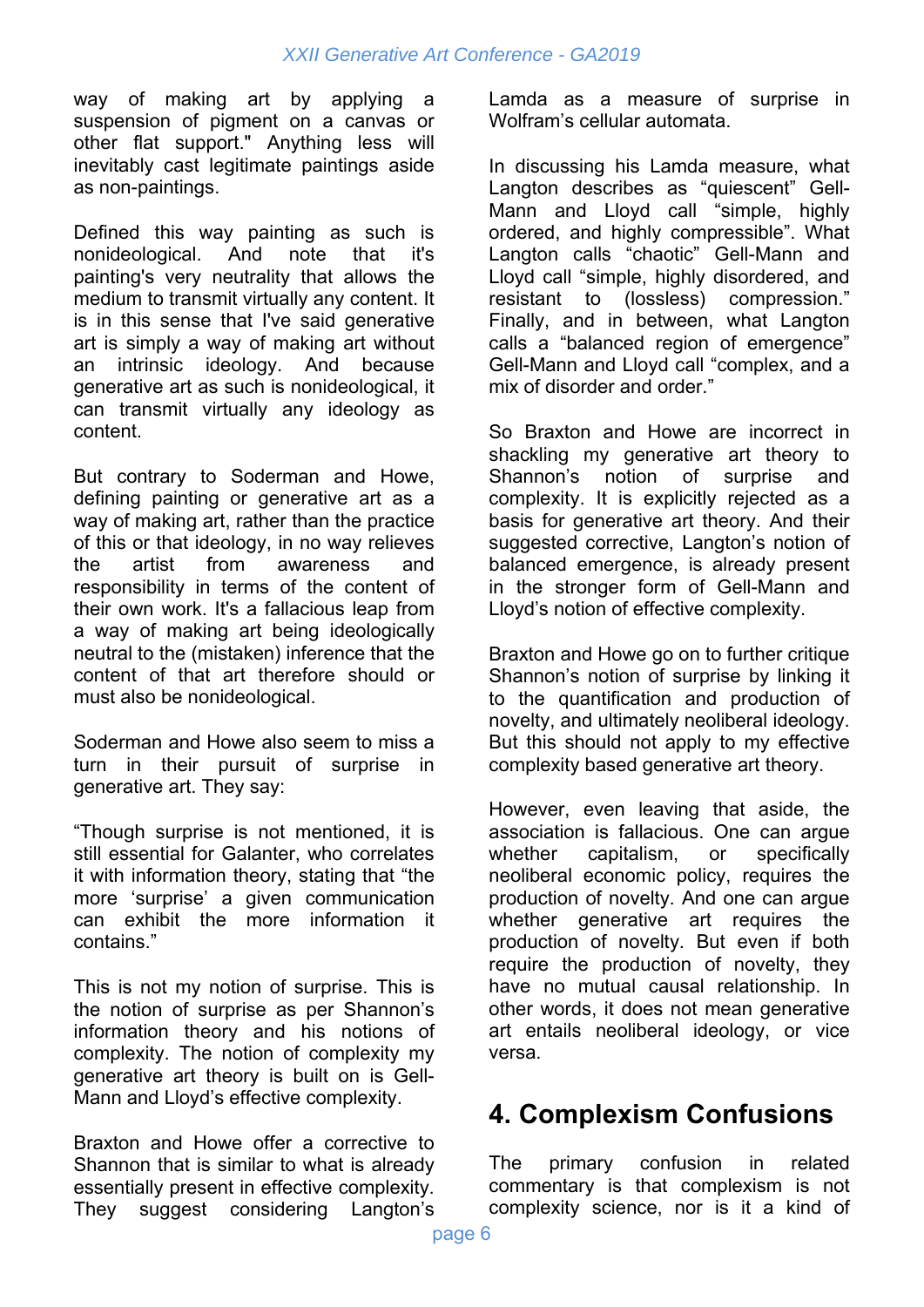enthusiasm for complexity science, nor is it science at all. Complexism is the projection of insights from complexity science into the non-scientific problemspace of the humanities. Equally problematic is the targeting of complexism for political reductionism.

### **4.1 Cogdell and Complexism Misdefined**

In a paper for a conference session dedicated to the topic of complexism, Cogdell seems to misdefine the term, and thus embark on a misguided discussion. She says:

"Charles Jencks' links postmoderncomplexism (I am conjoining these two terms that Galanter separates) to Jacobs, Venturi and the influence of contemporary science, as well as to the all-important role of the computer in the science and mathematics of complexity theory and in architectural design. He acknowledges that postmodernism (PM to Jencks) turned into "PoMo" and in the process lost much of its founding theorists' complexism sensibility." [12]

Here Cogdell implies that complexism and postmodernism are similar enough to be treated as synonymous. This is a fundamental misunderstanding. Complexism is a response to the contemporary conflict between modernity and postmodernity, and the response is synthetic and specific. For example, where modernity embraces progress, and postmodernity embraces circulation, complexism offers emergence and coevolution. And where modernity embraces the fixed, and postmodernity embraces the random, complexism offers deterministic yet unpredictable chaotic systems. And so on. These are ideas not contained in Jencks or other postmodern critics, nor do those authors have what could be called a "complexism sensibility." Postmodern critics have a postmodern

sensibility, and that is something complexism intends to leave behind.

Because she doesn't seem to recognize the thesis-antithesis-synthesis relationships between modernism, postmodernism, and complexism, this leads Cogdell to think complexism offers little that is new.

"I am not promoting complexism to become the new reigning paradigm; I think it already is. When mainstream financial institutions like HSBC use "emergence" and "self-organization" to advertise their services in an international airport [...], it implies they think the ideas are compelling and familiar enough to their intended audience to mark them as authoritative foreseers of the future. ... Self-organization and emergence are core concepts for complex systems theory, which since the 1990s has been infusing theoretical developments across the arts, sciences and social sciences. ... Complexism has come of age both as a scientific paradigm and, in my opinion, as an ideology."

Complexism is not a scientific paradigm, and it mostly addresses non-scientific issues even while being science-inspired. The new contribution complexism makes is not a sense of enthusiasm for complexity science. Complexism looks to complexity science for useful ideas, but it's ultimately about the reconciliation of the modern and the postmodern, and (correspondingly) the reconciliation of science and the humanities. For many complexity science is indeed already the reigning scientific paradigm. But complexism is a new cultural paradigm quite unlike a general enthusiasm for complexity science.

### **4.2** Crano and Supposed Neoliberalism in Complexism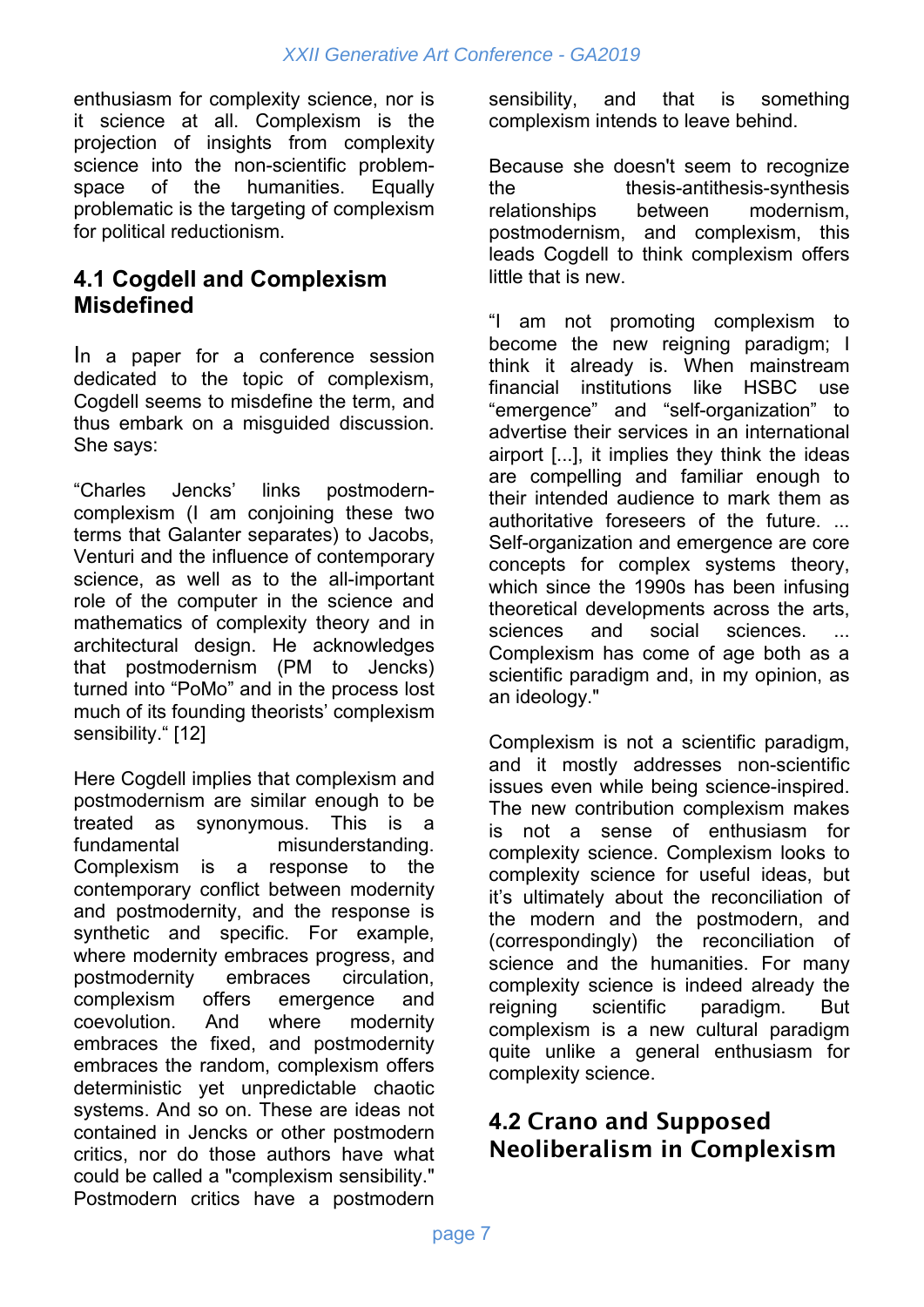Perhaps the most vociferous accusation of complexism as neoliberal ideology comes from Ricky Crano. [13] The very title of his article proposes placing complexism in a political context. As a point of entry Crano notes:

"Whereas what Galanter loosely refers to as "reductionist" science treats the observable world as something transparently knowable and capable of coming under full human control, complexity science is founded on the premise that we humans might be better served by a hands-off approach, allowing some "natural" processes to unfold, in the words of complexity theorist Stuart Kauffman, "unguided by any intelligence" and "without careful crafting""

Crano packs a number of confusions into this sentence. First, as noted earlier, "reductionist science" is specifically science as practiced by using methodological reductionism to explore the universe from an ontological reductionist point of view. This is in contrast to complexity science where the point of view is reversed, and the universe is built-up rather than broken down. The fundamental point is that complexity science can explain phenomenon as emergent properties that would be difficult to explain via reductionism.

But neither reductionist science nor complexity science describe the universe as being "transparently knowable" or "under full human control." Indeed, science provides ample evidence that the universe is inherently beyond human control or even prediction. And both scientific practices require rigor and significant effort to extract sharply focused theory from clouds of fuzzy data.

And complexity science does not posit what will and won't serve man well. To be sure, most scientists believe they are serving humanity. But value judgements like these are not the stuff of science.

When scientists say things like "science must serve man," at the time they are saying that they are not practicing science. They are making a value judgement in a way similar to nonscientists. Science can report on facts that surround questions of value, but ethical statements as to what man should and shouldn't do cannot be translated into propositions that can potentially be falsified via empirical experiment. I.e. they escape the realm of the scientific method.

However, Crano goes further. He says that from complexity science we learn that man should allow some ""natural" processes to unfold." This is not so. Complexity science simply shows how such processes do, as a matter of fact, unfold. It has nothing to do with what man allows or should allow. Science makes statements as to what is, not what should be.

For example, the sub-topic of chaos from complexity science explains why weather prediction can never extend indefinitely into the future. [14] Complexity science doesn't say our finite predictive capacity for weather is good or bad, or something we should allow or disallow. We actually have no choice about it. Weather prediction is simply finite in principle regardless of what we think about it.

But once on a mistaken path where complexity science supposedly advocates a moral principle of laissez faire, Crano leaps even further observing that this is somehow equivalent to endorsing political and economic neoliberalism. Finally, from this already flawed view of complexity science, Crano sees complexism as inevitably inheriting an allegence to neoliberalism as well.

This is, again, akin to a category error. The empirical observation of emergent properties in complexity science in no way compels us to accept any particular political agenda whether liberal,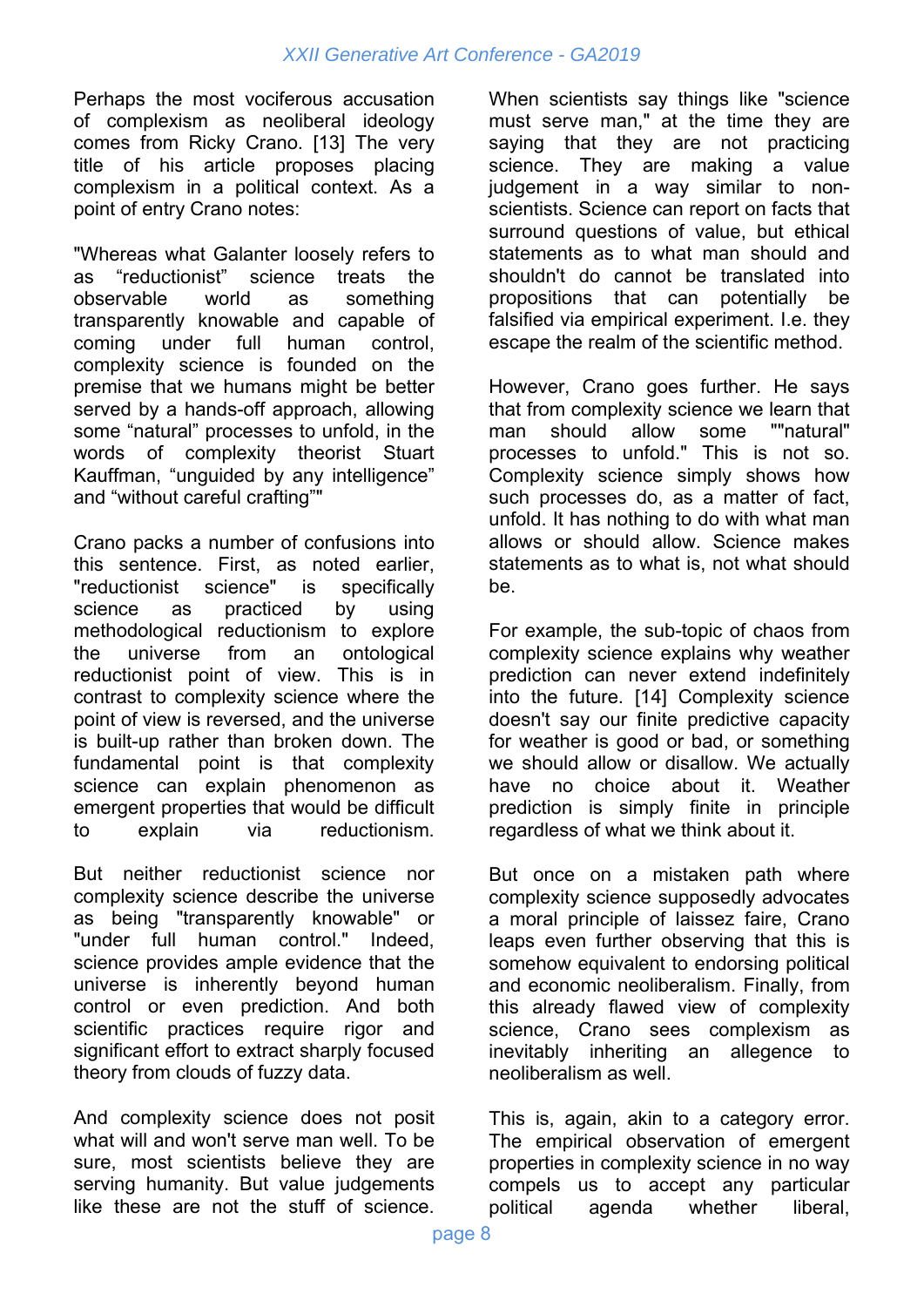conservative, neoliberal, neoconservative, communist, etc.

In addition, Crano seems to think that complexism is presented as an ideological motivation for the pursuit of generative art. He seems to hold this despite the fact that in all of my generative art theory work I've made it clear that generative art is simply a way of making art that has no intrinsic ideology. And while it's true that Gell-Mann and Lloyd's "effective complexity" provides an inclusive schema for classifying forms of generative art systems, those making art using generative systems have no common motive for making art that way. [15] Some are exploring complex systems for quasiscientific purposes. Some are focused on digital culture. Others are motivated by potential biological solutions to ecological or other health threats. Some are motivated by purely pragmatic reasons to "get the job done" in filmmaking or gamemaking.

But Crano ignores the clearly stated scope of complexism, both in terms of what it is and what it isn't. He attempts to leap from the use of complex systems in generative art to the political and economic thinking of F.A.Hayek as developed decades before complexity science even existed.

"Complexist artist Galanter's work and writings supply a glimpse of just such a world, one where self-organizing and largely unpredictable patterns, usually driven by computer algorithms, take the place of human inventiveness and perception and, in the process, dismiss some of the most urgent ethical and political problems presented by neoliberal capitalism in the twenty-first century."

This is mistaken. Simple observation will affirm that generative artists exercise inventiveness and perception in their work. And the content of specific works of generative art can address anything the

artist would like. This could include ethical and political themes, but also romance, the beauty and power of nature, the wonder of mathematics, the comedy and tragedy of human existence, and so on. But the nature of generative art, that is to say what is intrinsic to generative art, is not the content but rather the way the art is made.

One of the symptoms of true believers such as political reductionists is that they believe others are obliged to address their obsessions. Their ideology cannot be ignored, it can only be embraced or opposed. And so even if their ideology isn't explicitly opposed, a non-embrace is interpreted as opposition regardless of the author's intent. Crano clearly illustrates this tendency in saying:

"The politics of generative art, like the politics of neoliberalism, can be summarised as a politics of depoliticisation."

Crano commits a category error in viewing generative art as a political practice. And that renders his detailed commentary about complexism as being irrelevant. Crano here is practicing political reductionism where any issue, scientific, aesthetic, or otherwise, is deconstructed to reveal the underlying political machinations of institutional power and material wealth.

Unfortunately, Crano's understanding of complexity science, let alone his understanding of my non-scientific synthesis called complexism, is lacking. Here Crano mistakenly presents complexism as an art movement or theory. As I've noted, it is much more than that. Crano writes:

"Against this trend, I argue that for all the leverage the tools and terms of complexity science supply to complexist art, the concept of complexity itself remains surprisingly vague and shorn of any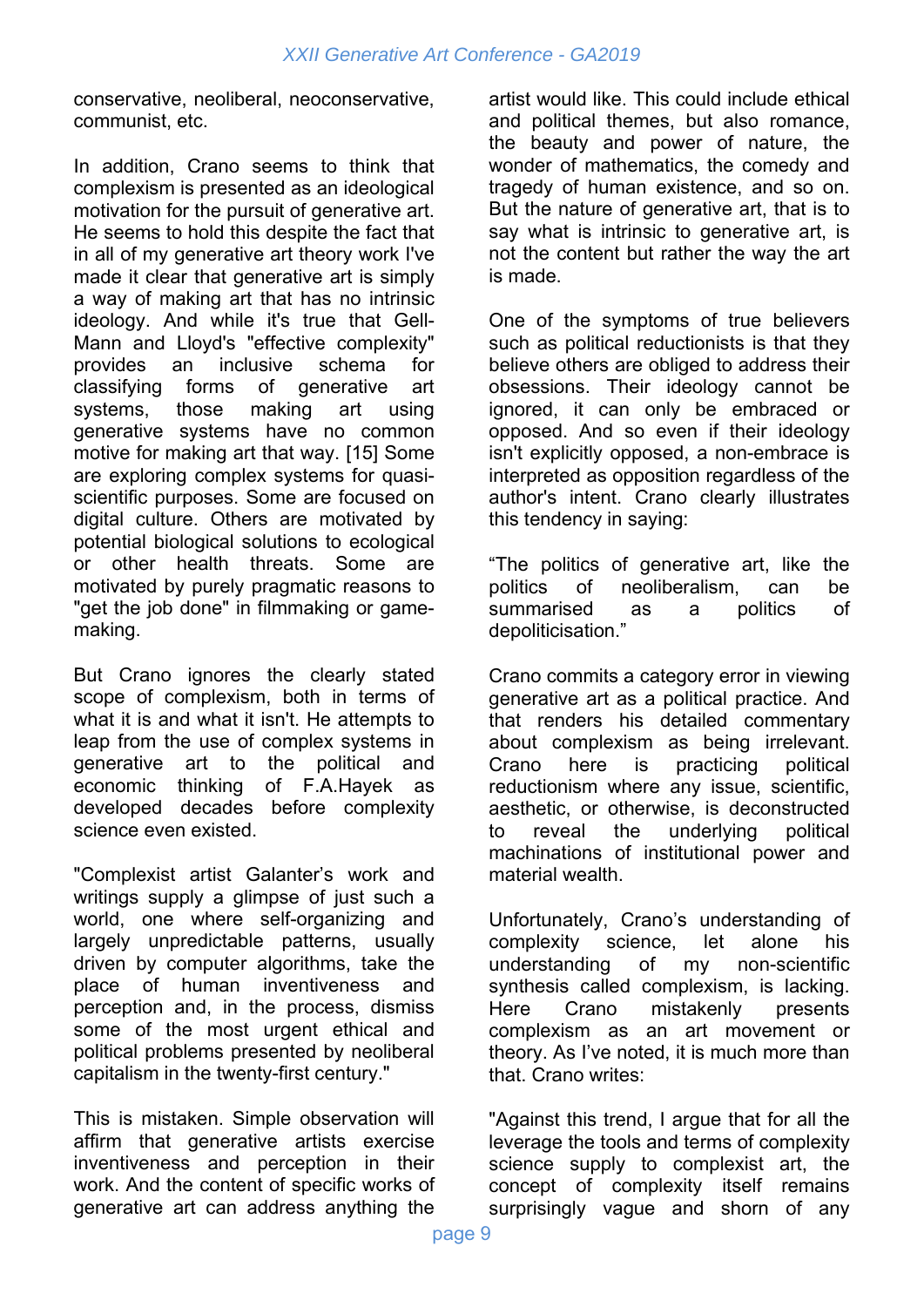historical sensibility."

First, while the history of science is an interesting topic, science itself does not turn on human history per se. Science posits a reality that would be nearly identical if man had never existed. Science exercises an epistemology of empiricism. It takes as a given that the evidence science turns on is invariant across time, location, and culture. It is assumed that equally intelligent creatures on other planets could practice science with identical results. "Historical sensibility" has no place in science as science.

Second, and contrary to Crano's misunderstanding, the "concept of complexity" is not vague. Reasonable people can have varying opinions as complexity science is a work in progress. But there is a consensus among complexity scientists as to what typifies complex systems, and thus complexity. In previous writing I offered this typical list of characteristics found in complex systems.

**"Components:** Complex systems are collections of smaller scale components or agents.

**Local Interactions:** Within the system the components or agents only have interactions with nearby components or agents.

**Scale:** The collection of components exhibits emergent behavior at a larger scale.

**Feedback:** The dynamics of complex systems are often driven by feedback, i.e. various outputs of the system are reintroduced as inputs.

**Non-linearity:** The dynamics exhibited by complex systems are frequently nonlinear, increasing or decreasing exponentially.

**Deterministic Chaos:** Complex systems can be unpredictable in principle and despite following strict cause-and-effect determinism. This is because feedback in the system will amplify tiny variations in initial conditions.

**Self-Organization:** Complex systems create emergent structures that appear all over without centralized direction.

**Network Topology:** Complex systems can be modelled as networks, and an understanding of network growth and topology can explain otherwise mysterious system behavior." [5]

In that same text I note that complex systems include:

"… the stock market and economic systems in general, ant colonies and other animal societies, the brain, the mind, the evolution of species, autocatalytic chemistry, the weather, fluid mechanics and turbulence, political systems, social movements and ecosystems of all sizes."

What is truly remarkable is that this very specific notion of complexity can apply across such a varied list of phenomena. But that, in fact, is the primary point of complexity science. Complexity science finds regularities and commonalities across apparently disparate complex systems.

#### Crano mistakenly notes:

""In the last couple of decades, artists working under the banner of complexism have sought, with the help of digital computers, to allow such complex selforganizing formations to manifest within spaces of installation, performance, and video art."

First, I know of no other artists who use the term "complexism" to describe their work. This is not surprising. It's true that I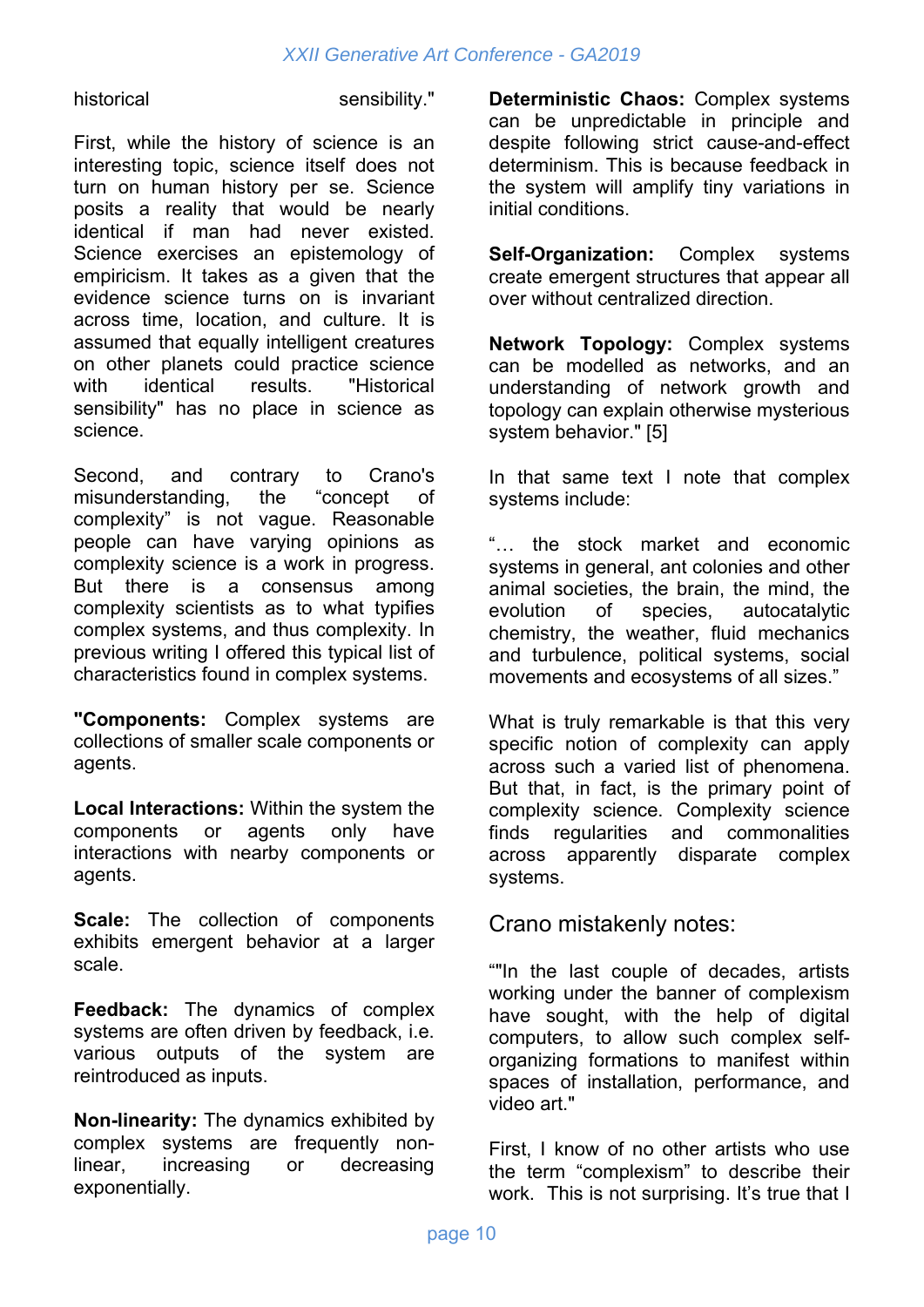first used the term "complexism" in a manifesto-like chapter about evolutionary art. [3] But even in that initial publication I made it clear that complexism includes so much more. It is there that I first note the historical precedent of C. P. Snow's "The Two Cultures" lecture. [16] I go on to describe how some in the humanities have attacked science as part of the "science studies" movement and the subsequent "science wars" of the 1990's. A section titled "Complexism – A New Science-Friendly Paradigm for the Arts and Humanities" describes complexism this way: "My proposal is that complexism is that which comes after postmodernism. Complexism is, in a sense, the projection of the world-view and attitude suggested by complexity science into the problem space of the arts and humanities. Complexism does this by providing a higher synthesis that subsumes both modern and postmodern concerns, attitudes, and activities."

A description a number of years later [5] is consistent:

"Complexism seeks to embrace complexity in its fullest bloom. Complexism is not a scientific theory, but it is informed by contemporary science. As a point of view suggested by the spirit and content of complexity science, complexism is put into practice as a form of qualitative cultural study. The goal here is not to present complexism as a fully formed and completed work, but rather as a research frontier already sufficiently rewarding enough to encourage further development.

Without any specific commitment to literal Hegelian philosophy, complexism's reconciliation of modernism and postmodernism can be best understood as the next stage of a thesis-antithesissynthesis process. The apparently irreconcilable differences between modernity and postmodernity, and the

cultures of science and the humanities, can be subsumed into the twenty-first century synthesis of complexism."

There can be disagreement as to whether this promise will be fulfilled, but there should be no disagreement about the intent. The science wars may have settled into a ceasefire, but the foundational contradictions are as present as ever. Rather than warring, the two sides now simply ignore each other as if they live in two different worlds.

But there is only one world, and complexism is an attempt to reflect that in a single unified world view. Complexism lays out ways to overcome disagreements regarding progress and truth. Complexism offers a unique new theory of authorship, and from that, an answer to the question "when is a computer truly an author?" In the realm of aesthetics complexism offers a path to revitalizing formalism. At the same time, it rehabilitates the Futurist concept of dynamism, and leaves any unfortunate political connotations behind.

Complexism provides a new view of networks, and disputes models provided by Cilliers [17], Galloway [18], and Deleuze and Guattari's notion of the rhizome.

To view complexism as merely an artistic fascination for neoliberal modes of production is not only wrong, it is a missed opportunity for a much more productive set of discussions.

## **5. Conclusion and Going Forward**

My generative art theory development seems to be completed. That's not to say others won't have new ideas worth talking about. But between the "big tent" definition where generative art is simply a way of making art, and the short catalogue of